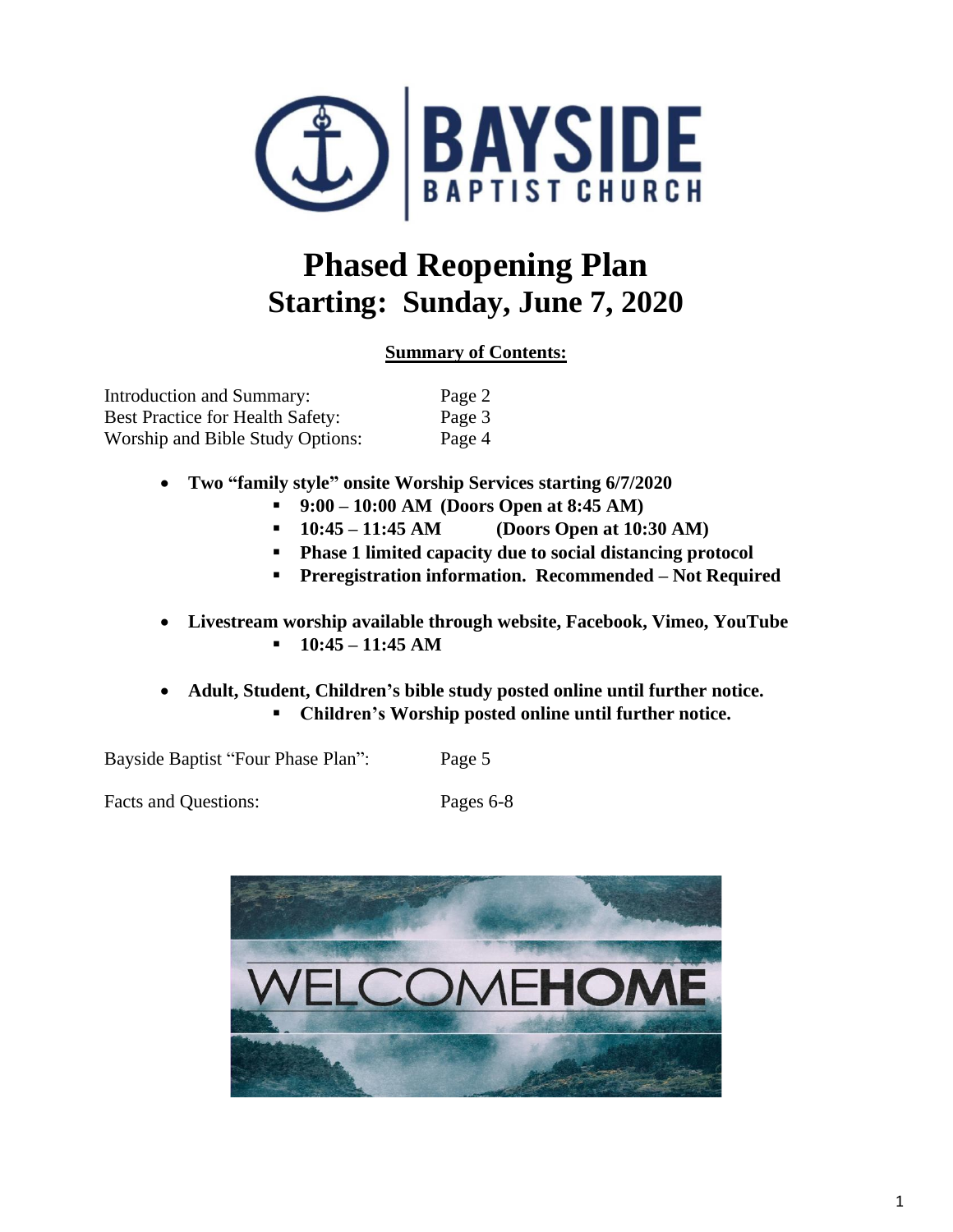# Introduction

On Monday, March 16, 2020, the church staff, elders and leadership made the decision to temporarily suspend public worship and bible study gatherings in favor of worshiping and studying online. This decision was based on public health concerns related to the Coronavirus (COVID-19) pandemic and Governor Larry Hogan's (Maryland) executive order that churches limit their gatherings to 10 or less people. Of course, when the initial decision was made, there was no indication that it would be over eleven weeks before we could physicallymeet back together again.

Since that time, the pandemic has grown in ways that few imagined, and restrictions on inperson gatherings have been extended several times. The Bayside staff, elders, worship and media teams have responded to these restrictions by conducting livestream worship services each Sunday. In addition, many of our ministry team leaders are posting bible studies and conducting "Zoom" ministry meetings online. Each Wednesday night, there is a time of prayer for anyone who would like to join through the "Zoom" platform.

On May 15, 2020, Governor Larry Hogan indicated that Maryland would enter Phase One of his *reopening Maryland plan.* This plan would include the easing of restrictions on churches. Thus, we believe it is time to plan a gradual, responsible and safety conscious, plan for reopening our church building. This will be done with government, CDC and other health professionals' guidelines in mind. Currently, (May 28, 2020) we are in "Phase 0" – only meeting online. On Sunday, June 7, 2020 we will transition into Phase 1 with a limited reopening of the building. Of course, the Bayside Worship Livestream will continue at 10:45 AM each Sunday, and will continue to be a viable alternative for worship. The different phases are outline on this reopening plan and can be updated based on changing health trends and guidelines.

# Summary

The Bayside Baptist Church leaders are committed to making each service the best it can be while still submitting to the larger scope of wisdom regarding in-person gatherings. Clearly, this situation is fluid, yet, in spite of the uncertainty, we have been working on a phased plan to reopen our building based on the best available information. This plan prioritizes love for our neighbors by keeping people safe (Matthew 22:39), showing proper, biblical respect for government authority (Romans 13:1), and demonstrating that we trust our Church leaders and family to make wise decisions.

There is no question that our desire is to gather in-person, but we are committed to doing so in a safe and responsible way through a phased approach. A phased transition allows for a measured and prudent conversion from the "online only era" to "in-person gatherings" across the full range of church activities. Deciding how to move through the phases is complex. Although we are monitoring the situation and working in conjunction with ourstate and local authorities, the reality is our Governor will establish the criteria for the transition between phases and dictate the precautions. The state's process is informed by the White House framework for a three phased approach to resuming activity. You can view that plan at the following website: [www.whitehouse.gov/openingamerica/#criteria.](http://www.whitehouse.gov/openingamerica/#criteria. )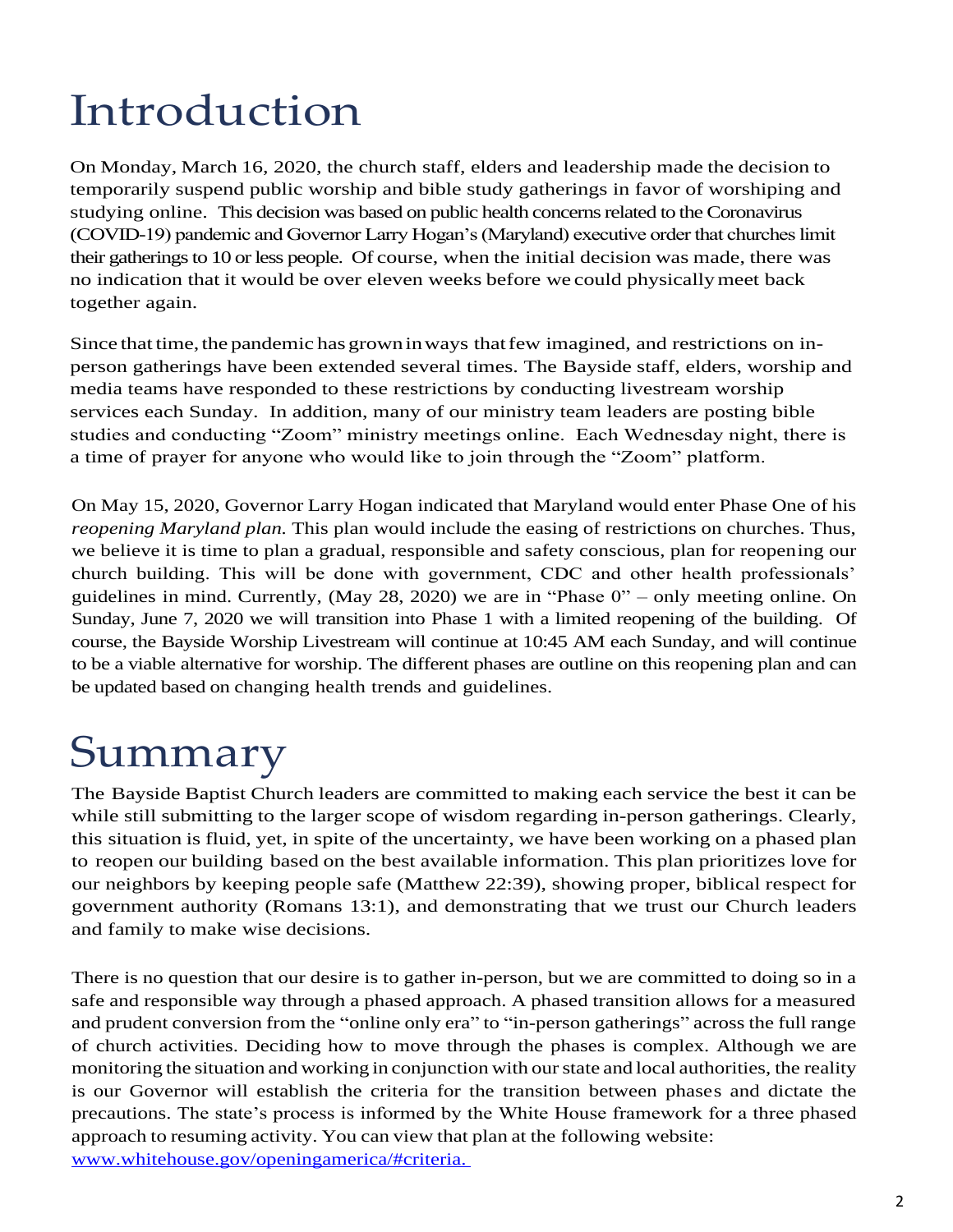#### **Best Practices for Health Safety**

- **• Medical professionals:** We will consult with medical professionals to develop best practices related to the health of those attending in-person worship gatherings.
- **• General Guidance:** Each person has a responsibility to look out for the welfare of others. If you suspect that you or a member of your family have symptoms, stay home until the period has expired and/or testing has occurred. From the CDC -symptoms may appear **2-14 days** after exposure to the virus. People with these symptoms or combinations of symptoms **may** have COVID-19:

#### **Cough, Shortness of breath or difficulty breathing, Fever, Chills, Repeated shaking with chills, Muscle pain, Headache, Sore throat, Loss of taste or smell.**

**• Appropriate social distancing and Sanctuary Chairs:** Since the standard is 6 feet for appropriate social distancing, we will utilize that standard in calculating the distance between chairs in sanctuary. In order to abide by this standard, we have moved approximately 60% of the chairs from the worship center and now have per service capacity of 86 people. We will use our welcome center space for overflow.

We ask that no chairs be moved in the worship center. We will do our best to make sure that family groups are sitting together. For more information, please see the FAQ section of this guide.

- **• COVID-19 protection:** We recommend and encourage everyone attending on-site service to wear some type of face covering. While in the worship center, face coverings/masks are recommended but not required. We will have a limited number of masks on- hand and will provide hand sanitizing stations throughout the building and at exits and entrances. For more information please see the FAQ section of this guide.
- **Discourage personal contact:** We will temporarily suspend normal greeting time before, after and between services in the worship and welcome centers. This will enable us to maintain proper social distancing protocol.
- **Clean & clean again:** Protocols will be implemented to reduce the spread of the virus throughout the building. Volunteers will clean and sanitize the worship center and common areas before, between and after services.
- **• CDC Guidelines:** As the different phases unfold, we will continue to follow specific CDC guidance for all educational programming (Preschool, children, youth and adults). We encourage those with underlying health conditions to avoid in-person gatherings
- **• Additional website link information:**

[www.cdc.gov/coronavirus/2019-ncov/need-extra-precautions/people-at-higher-risk.html](http://www.cdc.gov/coronavirus/2019-ncov/need-extra-precautions/people-at-higher-risk.html)

[www.cdc.gov/ coronavirus/2019-ncov/index.html](http://www.cdc.gov/%20coronavirus/2019-ncov/index.html)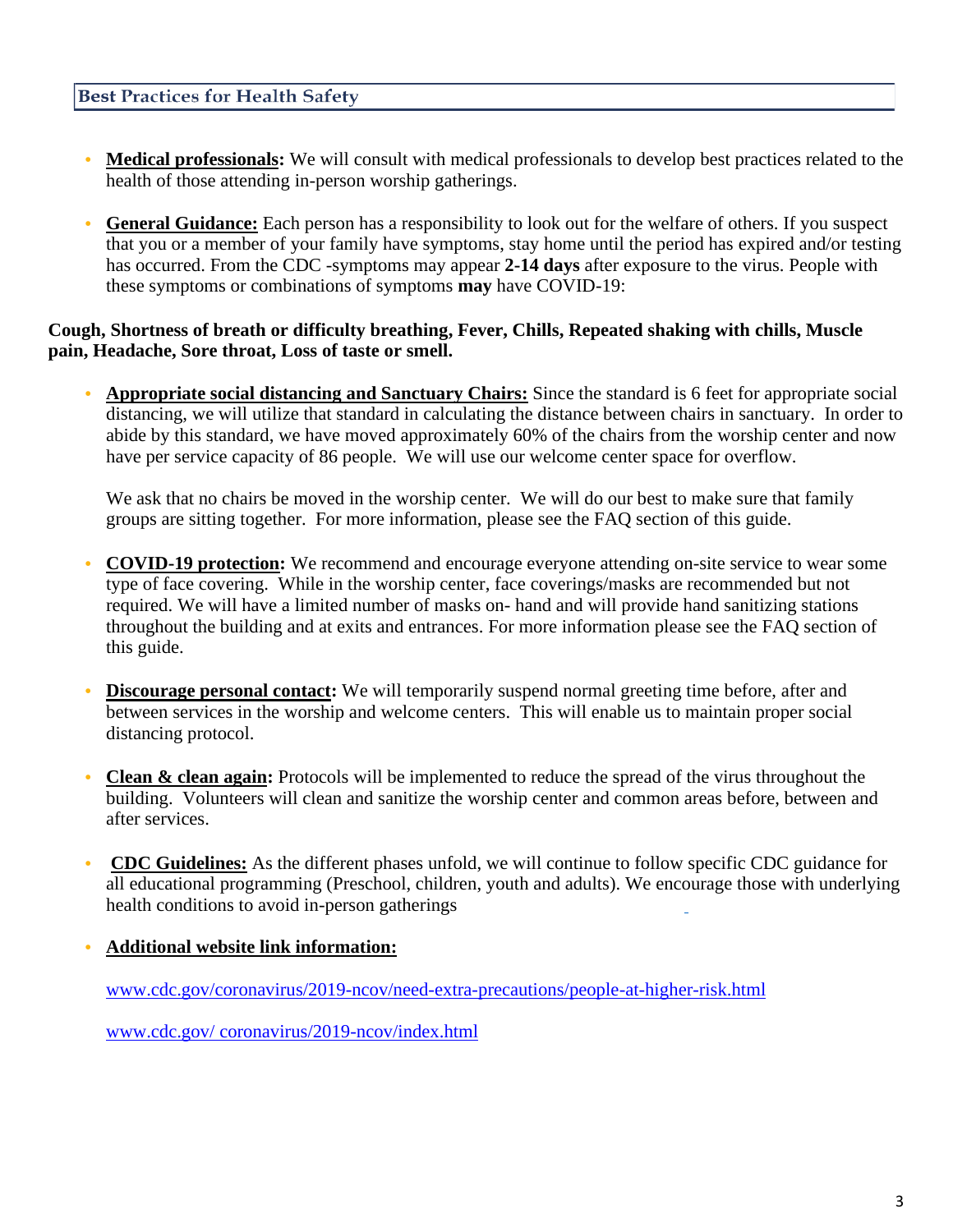# **Worship and Bible Study Options**

#### **Two on-site Worship options:**

Starting Sunday, June 7, 2020 we will begin phase 1 opening by offering two on-site, family friendly, worship services. The times will be as follows:

- **9:00 – 10:00 AM (Main church doors open at 8:45 AM)**
- **10:45 – 11:45 AM (Main church doors open at 10:30 AM)**

During Phase 1 we are asking that worship attendees remain in their vehicles until the doors open for worship. This will allow our church staff, leaders and volunteers to prepare for your arrival by making sure that proper social distancing protocol is followed, that the building is properly sanitized and that your worship experience will be as pleasant as possible.

Also, unless otherwise prohibited, we ask that you use the front church doors (nearest to worship center) for your arrival and the back-fellowship hall doors (nearest to the kitchen) for your departure. Church leaders and volunteers will be available before, during and after worship to help with any needs that you may have. For more information, please see the FAQ section of this guide.

#### **On-site worship service. Pre-registration:**

So that we can properly plan for you and/or your family's onsite attendance at worship, we ask that, if possible, you let us know which service you plan on attending. Starting Monday, June 1, 2020 you can let us know your intentions (9:00; 10:45; Continue Online Worship) by using your planning center app or by clicking on the following link: <https://registrations.planningcenteronline.com/events/430380>

In addition, you can send an email to our church staff or call the church office. The information is as follows:

**Email: [kassandra.bowman@baysidebaptist.com](mailto:kassandra.bowman@baysidebaptist.com) or [joy.gaither@baysidebaptist.com](mailto:joy.gaither@baysidebaptist.com) Phone: 410-257-0712**

Again, this is not a reservation or a requirement, just a request so that we can plan accordingly. We realize that there will be regular "drop-ins" as well.

#### **Livestream worship service will continue: 10:45-11:45 AM**

Starting Sunday, May 31, 2020 our livestream service will be moved from 10:30 AM to 10:45 AM. This will help us prepare for June 7<sup>th</sup> when Bayside will move to two on-site services and one livestream service. Again, until further notice the new livestream service time is 10:45 AM. Those that have health issues and/or are part of the vulnerable population are encouraged to consider worshiping online during the early phases of this plan.

# **Onsite Bible Study, Children's Worship and Nursery:**

During the early phases of reopening, we will continue offering Sunday and Wednesday Bible studies online only. This includes studies for our children, students and adults. Until further notice, there will be no onsite children's worship on Sundays. Instead, we will be providing children with a "worship packet" to help them stay engaged in worship. We will continue to post the weekly children's worship message online. Our nursery will be opened, cleaned and sanitized for mothers who are nursing and for those babies who need changing.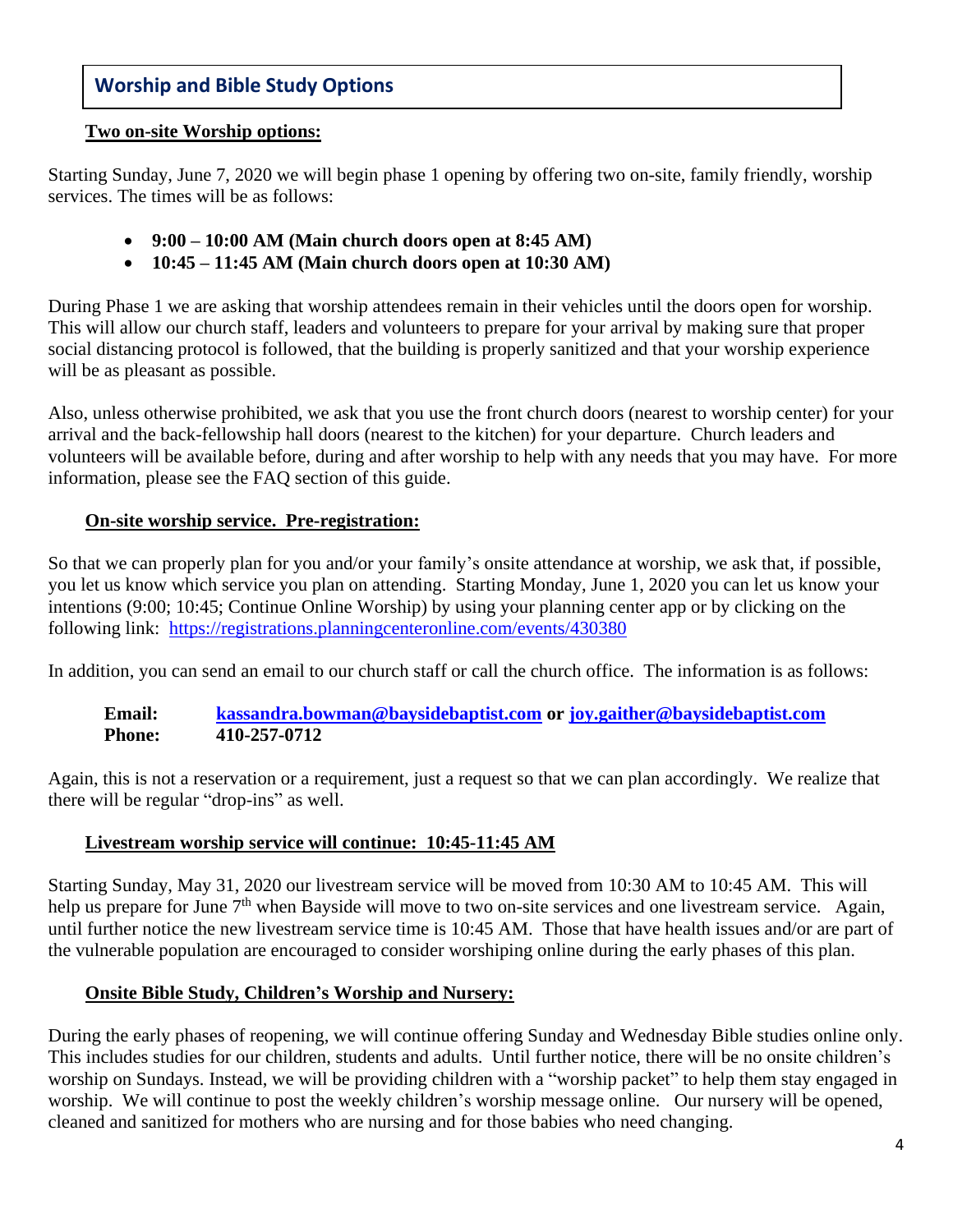# **BAYSIDE BAPTIST CHURCH FOUR PHASE PLAN**

| <b>Information</b>                              | <b>PHASE ZERO</b><br>(Current)               | <b>PHASE ONE -</b><br><b>Beginning 6/7</b><br>(Limited)                            | <b>PHASE TWO -</b><br><b>TBD</b><br>(Moderated)                                    | <b>PHASE THREE</b><br>- TBD<br>(Normal)                    |
|-------------------------------------------------|----------------------------------------------|------------------------------------------------------------------------------------|------------------------------------------------------------------------------------|------------------------------------------------------------|
| Vulnerable<br>Populations*                      | <b>Stay Home</b>                             | Individual<br>Discretion-<br>Recommend to<br><b>Stay Home</b>                      | Individual<br>Discretion                                                           | Individual<br>Discretion                                   |
| <b>Those</b><br>w/Symptoms of<br>COVID-19/Flu   | <b>Stay Home</b>                             | <b>Stay Home</b>                                                                   | <b>Stay Home</b>                                                                   | <b>Stay Home</b>                                           |
| <b>Max</b><br>Groups/Crowds                     | 10 or less                                   | 50% Capacity/<br>Reduced Seating/<br><b>Social Distancing</b>                      | Reduced Seating/<br><b>Social Distancing</b>                                       | Normal<br>Capacity                                         |
| <b>Worship Services</b>                         | Livestream/<br>Social Media                  | Multiple services/<br>Reduced Seating/<br>9:00 and 10:45<br>Livestream<br>10:45 AM | Multiple services/<br>Reduced Seating/<br>9:00 and 10:45<br>Livestream<br>10:45 AM | Multiple<br>Services/<br>Regular<br>Seating/<br>Livestream |
| <b>Bible Study and</b><br><b>Prayer Meeting</b> | Online Only                                  | <b>Online Only</b>                                                                 | <b>TBD</b>                                                                         | <b>TBD</b>                                                 |
| Preschool/Children                              | Online Only                                  | Online Only                                                                        | Online Only                                                                        | Normal                                                     |
| <b>Students</b>                                 | Online Only                                  | Online Only                                                                        | <b>TBD</b>                                                                         | Normal<br>Activity                                         |
| <b>Office Staff</b>                             | Staff working.<br>Office Closed to<br>Public | Staff working.<br>Office Closed to<br>Public                                       | Normal Operation Normal                                                            | <b>Operation</b>                                           |
| <b>Worship Team</b>                             | 3-10 Max                                     | <b>Limited Size</b>                                                                | <b>Normal Size</b>                                                                 | Normal<br>Size                                             |
| <b>Ministry Events</b>                          | Cancelled                                    | Cancelled                                                                          | Some activities<br>may be modified                                                 | As Scheduled                                               |
| <b>Restrooms</b>                                | Closed                                       | <b>Limited Access</b>                                                              | <b>Limited Access</b>                                                              | Normal                                                     |

**\*Vulnerable Populations as Defined by the CDC:** 

Vulnerable populations include, but is not limited to:

- **•** Individuals 65 years old and older
- **•** Individuals with serious underlying health conditions, including high blood pressure, chronic lung disease, diabetes, obesity, asthma, and those whose immune systems are compromised (such as by chemotherapy or cancer and other conditions requiring such therapy)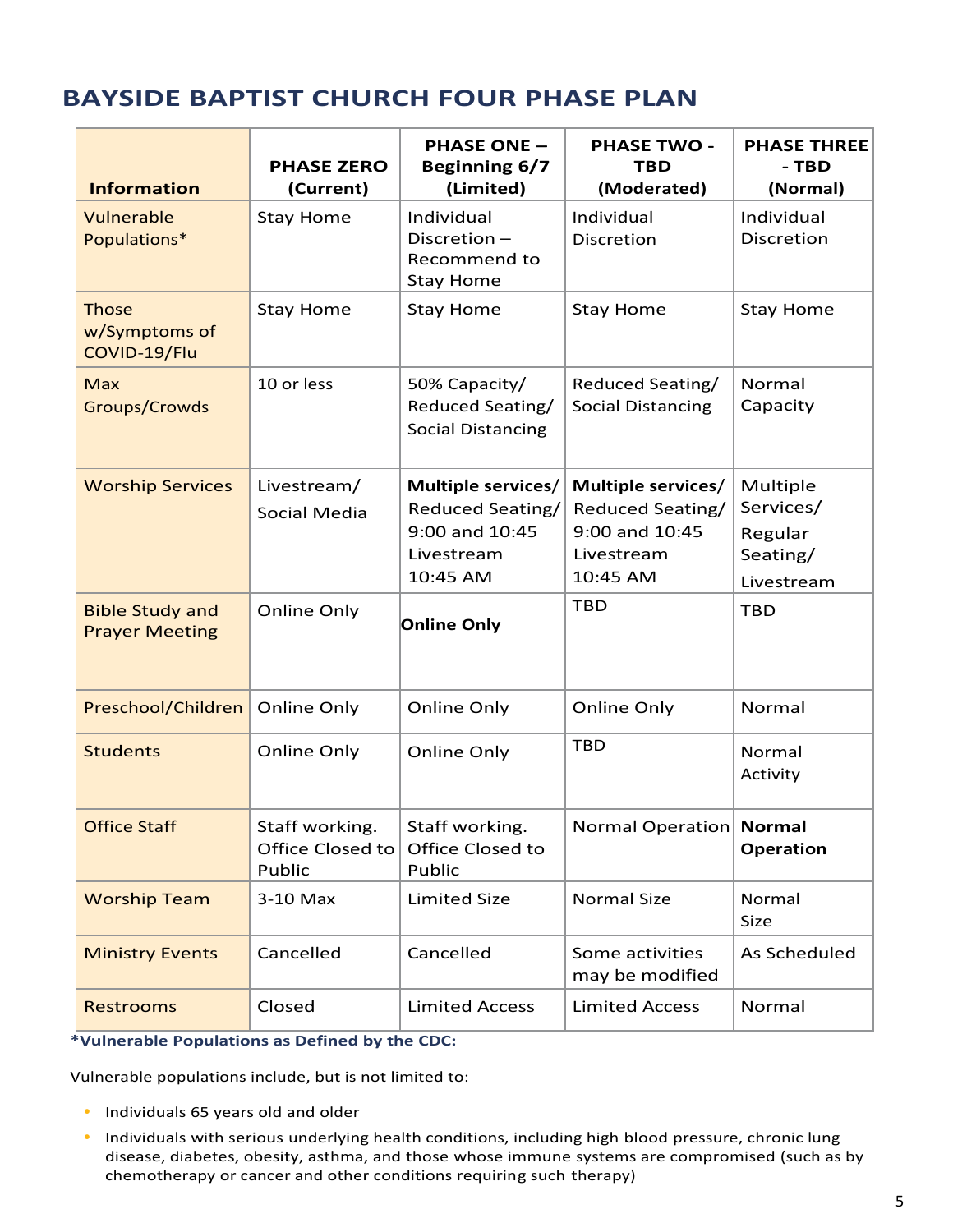# *FAQ (Facts and Questions)*

As we begin this phased in approach to re-assemble on site, the following has been developed to help answer any potential questions that you may have. We realize that, as we physically regather again, this will be a different experience than what you are used to. Please have patience and understanding and in all situations, show the love of Christ to everyone. Our prayer is that these changes will only last for a short while. We will continue to trust the Lord and seek his wisdom in all things! We also encourage you to read the letter from Pastor Glenn posted with this plan and dated May 28, 2020.

#### *How will we make sure people are not sitting too close to one another?*

We will do everything possible to utilize the CDC recommendation of 6' per person separation guideline. We have taken 60% of the chairs out in the worship center. There is now a worship capacity of 86 people. There will be sections designated for individuals, couples and families to sit in. Family units, defined as people residing in the same home, can sit together.

Please be mindful that the section(s) that you may have normally sat in pre-COVID may not be available during this time. Please also refrain from moving the chairs in the Welcome Center. They have been carefully placed to follow social distancing protocol.

#### *What if more people show up than we can accommodate in the worship center?*

We've anticipated using the Welcome Center as an overflow area. Essentially, people would have a group livestream experience there. Because we use chairs in that space, we can implement the 6' per person separation guideline fairly easily.

#### *Where do I enter and exit the building?*

In order to promote proper social distancing protocol, we will limit the access to the building. When you arrive for worship please use the main front doors only (nearest to worship center). For the 9:00 Service, doors will open at 8:45 AM. For the 10:45 service, doors will open at 10:30 AM. The building will be temporarily closed the 15 minutes between services so that our volunteers can properly clean and sanitize common areas.

When the worship service is over, we ask that, for the time being, you promptly exit the building by using the side fellowship hall door nearest the kitchen. There will be volunteers and signs to direct you. If you are elderly and/or have special needs, you will be encouraged to exit through the front doors and/or the doors nearest to the handicapped parking spaces.

All exterior and interior doors will be held open/propped open (touchless entry system) by our volunteers so that you will not need to touch the door.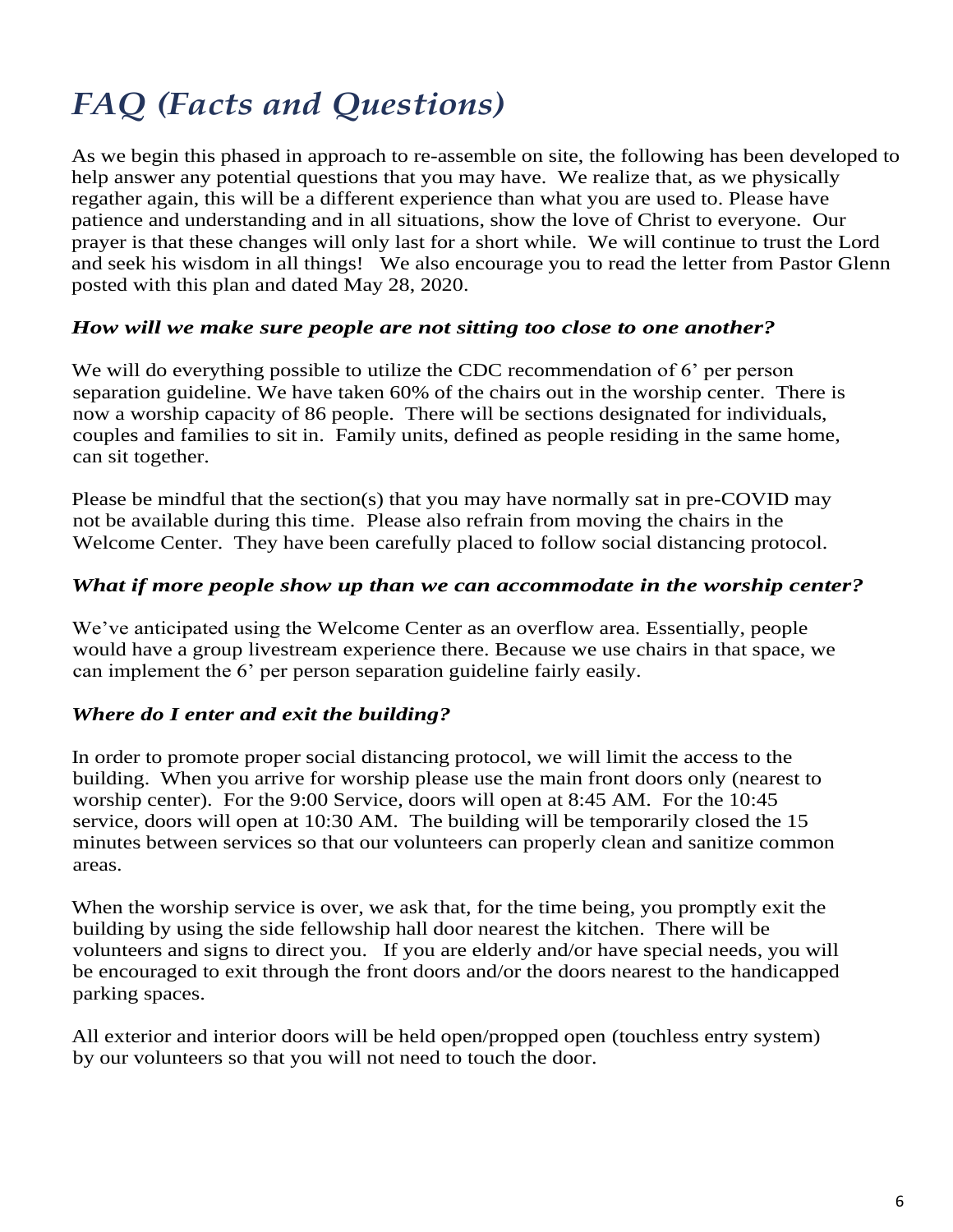# **Physical Contact (Handshakes, Hugs, etc.)**

During the early phases of reopening we ask that you refrain from shaking hands and/or hugging. An elbow bump, peace sign, nod of the head, smile and virtual hugs are all appropriate. Even Star Trek Signs are ok!

# **Should I wear a mask/face covering?**

While in the worship center, mask or face coverings are recommended by not required. However, during the early phases we do ask that whenever you enter/exit the building and/or are in common areas such as the Welcome Center, bathrooms and/or hallways that you wear face coverings.

You are welcome to wear a mask, gloves and any other personal protective equipment as you wish. We will have a limited number of masks available for those who desire to wear one and do not have one available. However, we recommend that you bring a mask with you. All of our staff and volunteers will wear face coverings while in common areas. While in worship, those that are on stage signing, talking, praying, etc. will, in most cases, not wear face coverings.

# *Will the bathrooms be open?*

Yes, but they will be limited to two persons at a time, particularly in Phase One. We will attempt to clean handles and surfaces throughout the morning. And, of course, there will be signage reminding everyone to wash their hands.

#### *Will coffee, tea, refreshment center and water fountains be open?*

No. These stations will remain temporarily closed until further notice. You are welcome to bring your own coffee, tea, etc. to worship. In addition, the CDC recommends keeping water fountains closed during this period. We will have bottle water available for anyone who wishes to have water. To help our volunteers properly clean and sanitize between services, we ask that you please properly dispose of your drink(s) when leaving the worship center.

#### *Will services and bible studies continue to be offered online?*

Yes. This has been one of the blessing that have come from this season. Our Media and Worship team has worked hard to make sure these services continue indefinitely online. Praise the Lord! Check out [www.baysidebaptist.com](http://www.baysidebaptist.com/) for more information. Please also check out the RightNow Media steaming service which is available for all church members, guests and friends by contacting the church office.

# *How will the offering be received?*

Thank you for your continued giving to the mission and ministries of Bayside Baptist Church. While this has been a challenging time to keep up with our weekly budget, God has been faithful and we are paying our expenses on time. We are also trying to complete the new Transformation Life Center and through your generosity, we hope to see that completed soon! At Bayside there are four ways to give of your tithes and offerings: Online through the church center app or website, via the mail, by texting the amount to give to 84321, or by giving in person.